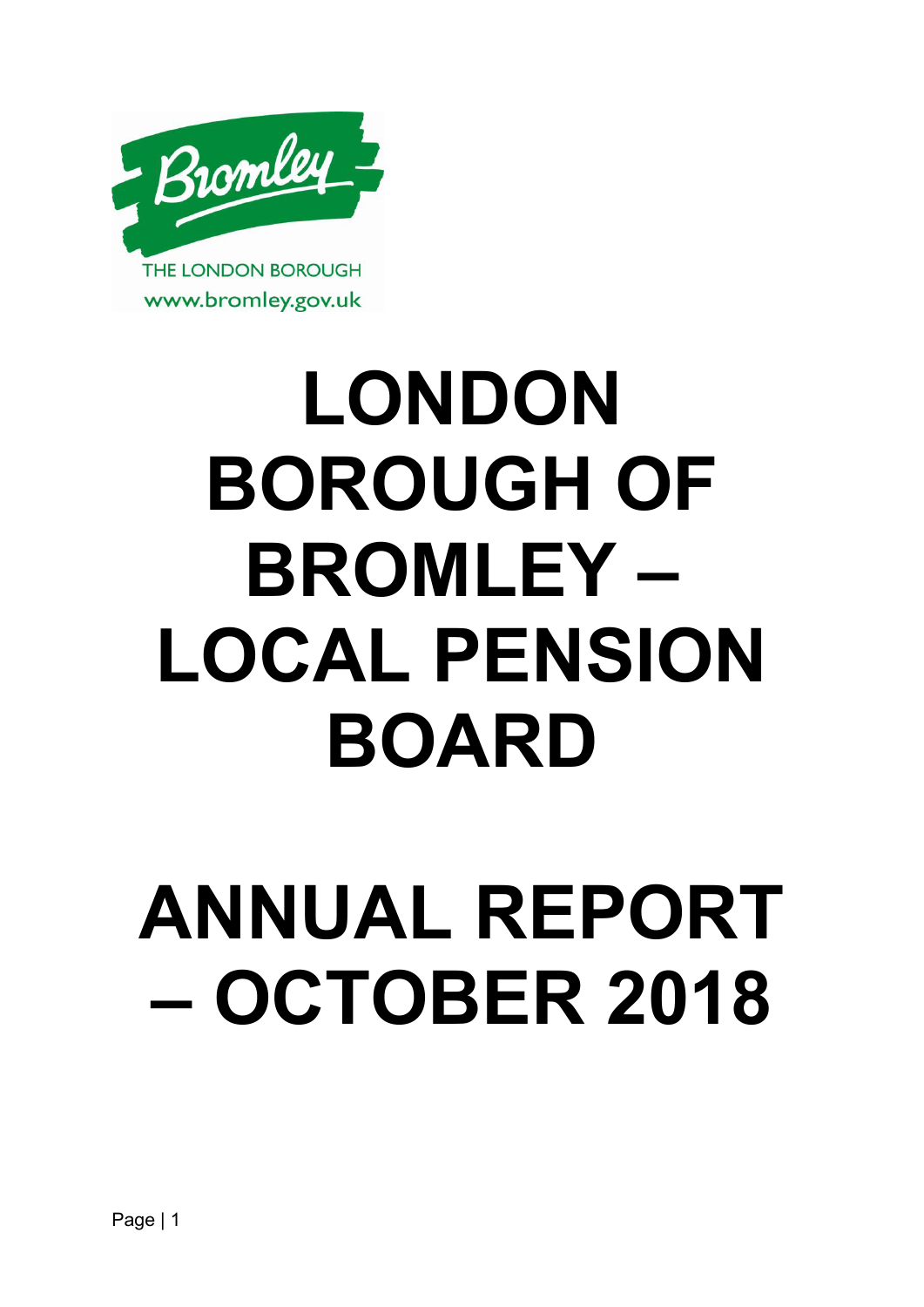#### **LONDON BOROUGH OF BROMLEY - LOCAL PENSION BOARD ANNUAL REPORT INDEX**

| <b>Contents</b>                          | Page No        |
|------------------------------------------|----------------|
| Foreword                                 | 3              |
| Background                               | 4              |
| <b>Board Membership</b>                  | $4 - 5$        |
| <b>Board Meetings</b>                    | 5              |
| <b>Board Activity</b>                    | $5 - 6$        |
| Training                                 | 6              |
| <b>Board Observations &amp; Comments</b> | $\overline{7}$ |
| <b>Conflicts of Interest</b>             | 7              |
| <b>Expenses and Costs</b>                | 7              |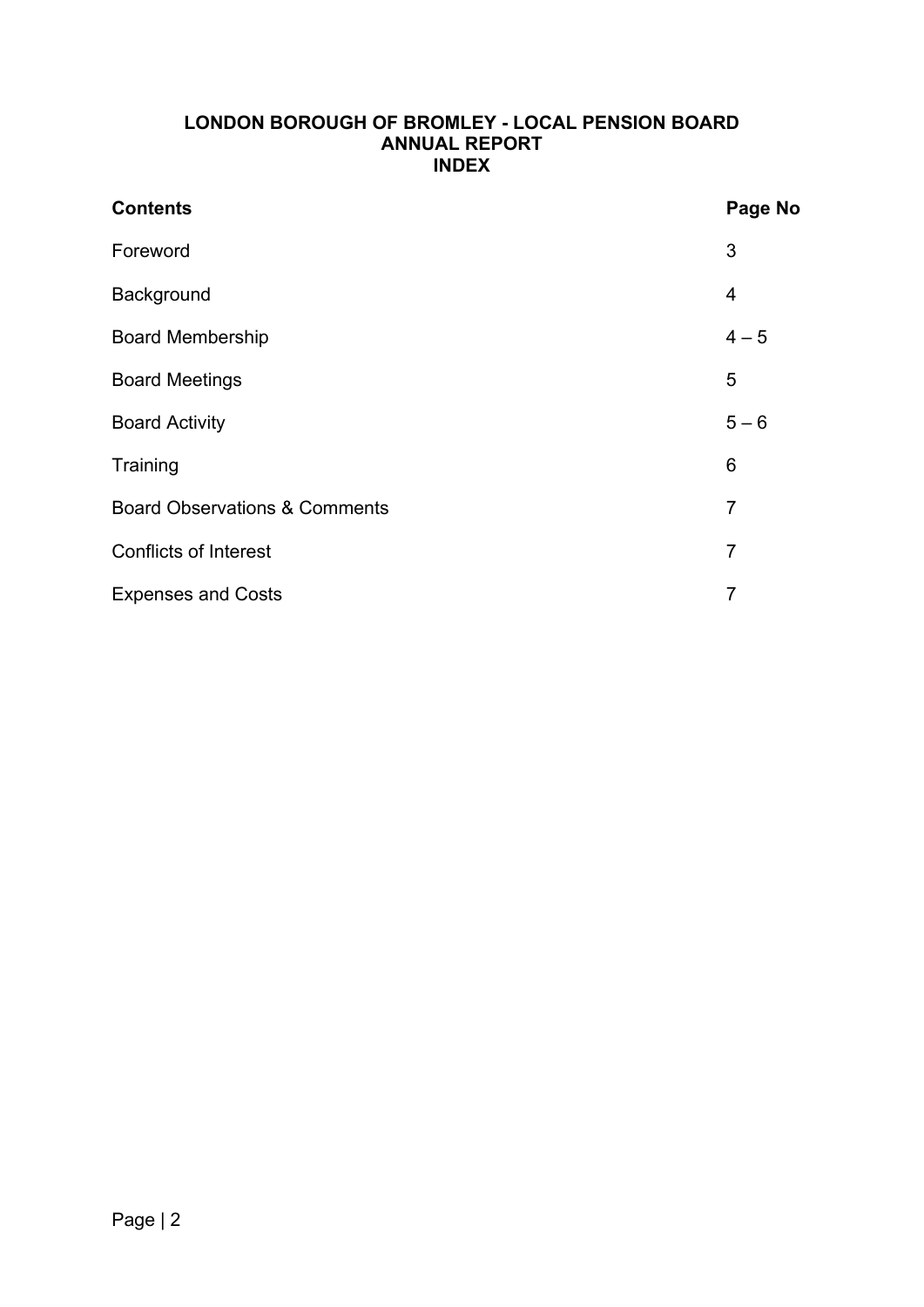# **1. Foreword**

- 1.1 The purpose of this London Borough of Bromley Local Pension Board Annual report is to provide information regarding the activities and role of the Board for Scheme Members, Scheme Employers and the Scheme Manager (Administering Authority).
- 1.2 The Local Pension Board was established by the London Borough of Bromley Pension Fund in response to new regulatory requirements introduced into the Local Government Pension Scheme Regulations 2013
- 1.3 The role of the Local Pension Board is to provide assistance to the London Borough of Bromley in its role as an Administering Authority within the Local Government Pension Scheme in ensuring it remains compliant with the relevant legislation and requirements of the Pensions Regulator.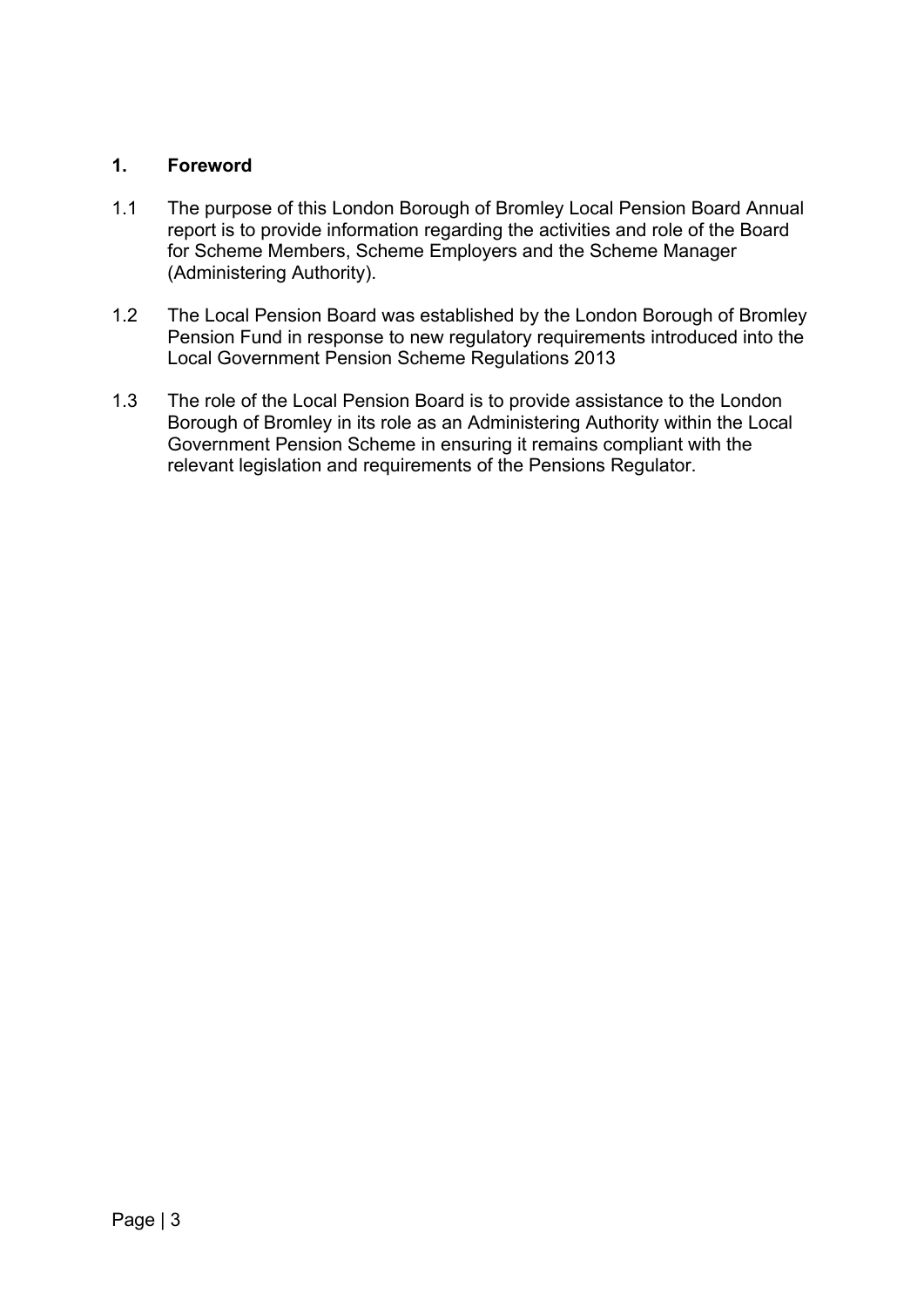# **2. Background**

- 2.1 The Local Government Pension Scheme Regulations 2013 (as amended) required that the Local Pension Board be established by 1<sup>st</sup> April 2015 to assist the Administering Authority (London Borough of Bromley) to:
	- Secure compliance with the Local Government Pension Scheme (LGPS) regulations and the requirements imposed by the Pensions Regulator.
	- Ensure effective and efficient governance and administration of the LGPS
- 2.2 The Local Pension Board is not a decision making body but is expected to support the Council's current committee structure.
- 2.3 The London Borough of Bromley Local Pension Board was approved at Full Council on 23rd February 2015.

# **3. Board Membership**

- 3.1 The London Borough of Bromley Local Pension Board requires a total of four members. The membership is constituted as follows:
	- 2 members representing the interests of the Fund's employers Employer Representatives.
	- 2 members representing the interests of the Fund's scheme members – Member Representatives.
- 3.2 At the last meeting of Local Pension Board held on 10<sup>th</sup> April 2018, the board members were:

Employer Representatives:

- Josepha Reynolds
- Pinny Borg

Member Representatives

- Leslie Rickards
- Geoffrey Wright
- 3.3 On the 20<sup>th</sup> April 2018 Josepha Reynolds resigned from her role as an Employer Representative owing to her ceasing her employment with the Council.
- 3.4 In accordance with the Local Pension Board Terms of Reference, applications were invited from all Employers for the vacant role of Employer Representative and the closing date for expressions of interest was 10<sup>th</sup> June.
- 3.5 One application was received from Emma Downie (Head of HRIS & Reward for LBB.

Page | 4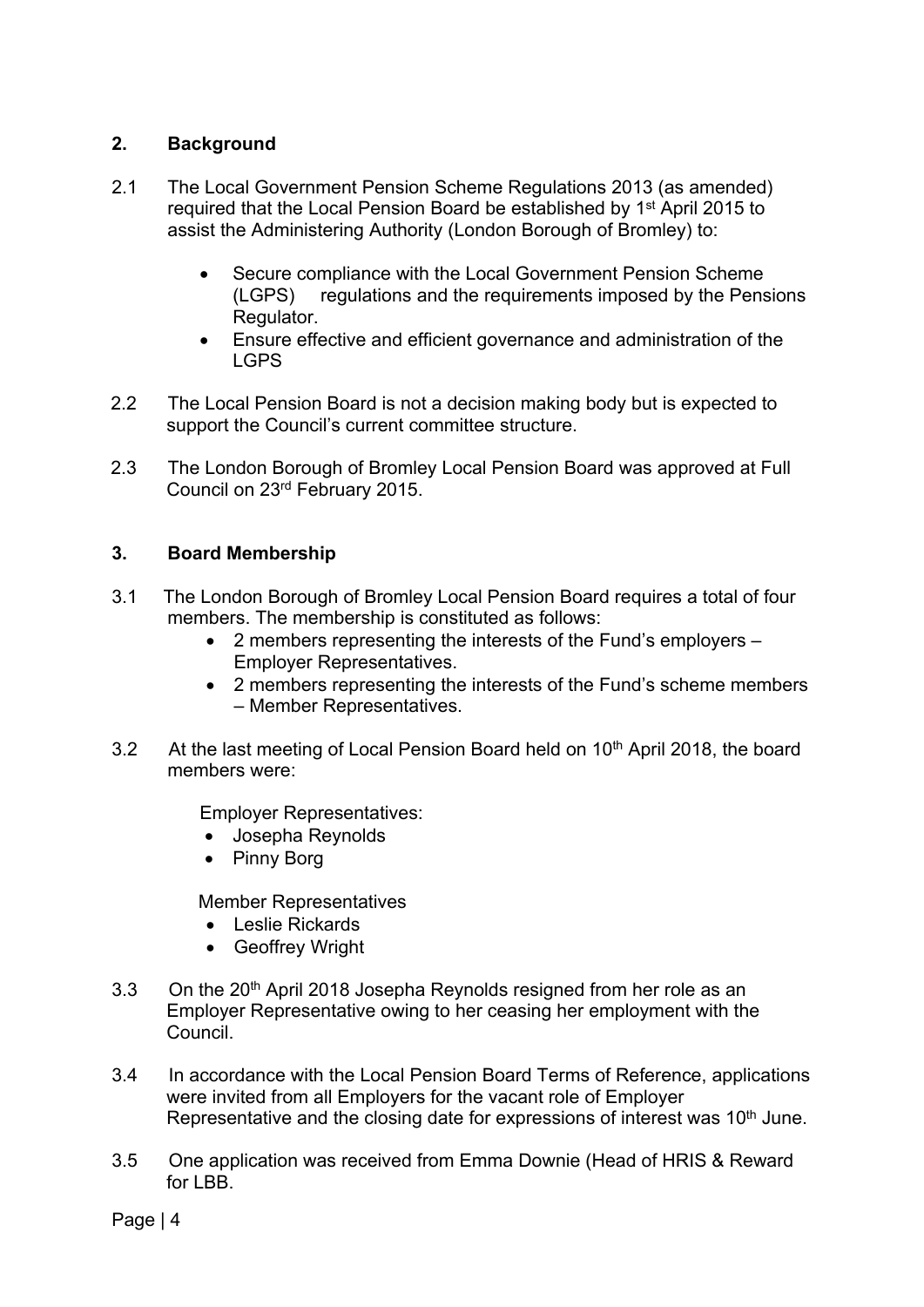3.6 On the 25<sup>th</sup> of July, the General Purposes and Licensing Committee were asked to make a recommendation to Full Council for Emma Downie to be formally appointed to the role of an Employer Representative at their meeting of 8<sup>th</sup> October 2018. Full Council approved Emma Downie for the role of Employer Representative.

# **4. Board Meetings**

4.1 Following an introductory meeting of the Local Pension Board Members which took place on Monday 27<sup>th</sup> July 2015, formal meetings of the Board took place on Monday 26<sup>th</sup> October 2015, Thursday 10<sup>th</sup> November 2016 and Tuesday 10<sup>th</sup> April 2018. The table below shows the attendance of those meetings:

|                                       | <b>Employer Representatives</b> |                        |                         |                     | <b>Member Representatives</b> |               |                          |                |
|---------------------------------------|---------------------------------|------------------------|-------------------------|---------------------|-------------------------------|---------------|--------------------------|----------------|
|                                       | MrB<br><b>Toms</b>              | Ms J<br><b>Harding</b> | Ms J<br><b>Reynolds</b> | Ms P<br><b>Borg</b> | Mr G<br>Kelly                 | MrT<br>Conboy | Mrs L<br><b>Rickards</b> | Mr G<br>Wright |
| Introductory<br>Meeting<br>27/07/2015 | $\checkmark$                    | $\checkmark$           | N/A                     | N/A                 | $\checkmark$                  | N/A           | $\checkmark$             | N/A            |
| Formal<br>Meeting<br>26/10/2015       | $\checkmark$                    | $\checkmark$           | N/A                     | N/A                 | X                             | N/A           | $\checkmark$             | N/A            |
| Formal<br>Meeting<br>10/11/2016       | $\checkmark$                    | $\checkmark$           | N/A                     | N/A                 | N/A                           | X             | $\checkmark$             | N/A            |
| Formal<br>Meeting<br>10/04/2018       | N/A                             | N/A                    | $\checkmark$            | $\checkmark$        | N/A                           | N/A           | $\checkmark$             |                |

- 4.2 At the Local Pension Board meeting held on 10<sup>th</sup> November 2016, Mrs Lesley Rickards was elected by the members of the Board to act as its Chair for a period of 12 months, succeeding Mr Brian Toms, in line with the requirements of the Terms of Reference.
- 4.3 A meeting of the Local Pension Board was held on 10<sup>th</sup> April 2018 at which Pinny Borg was elected the new Chair of the Pension Board.

# **5. Board Activity**

5.1 Members of the Board are also invited to attend meetings of the Pensions Investment Sub-Committee and where appropriate meetings of the General Purposes and Licensing Committee.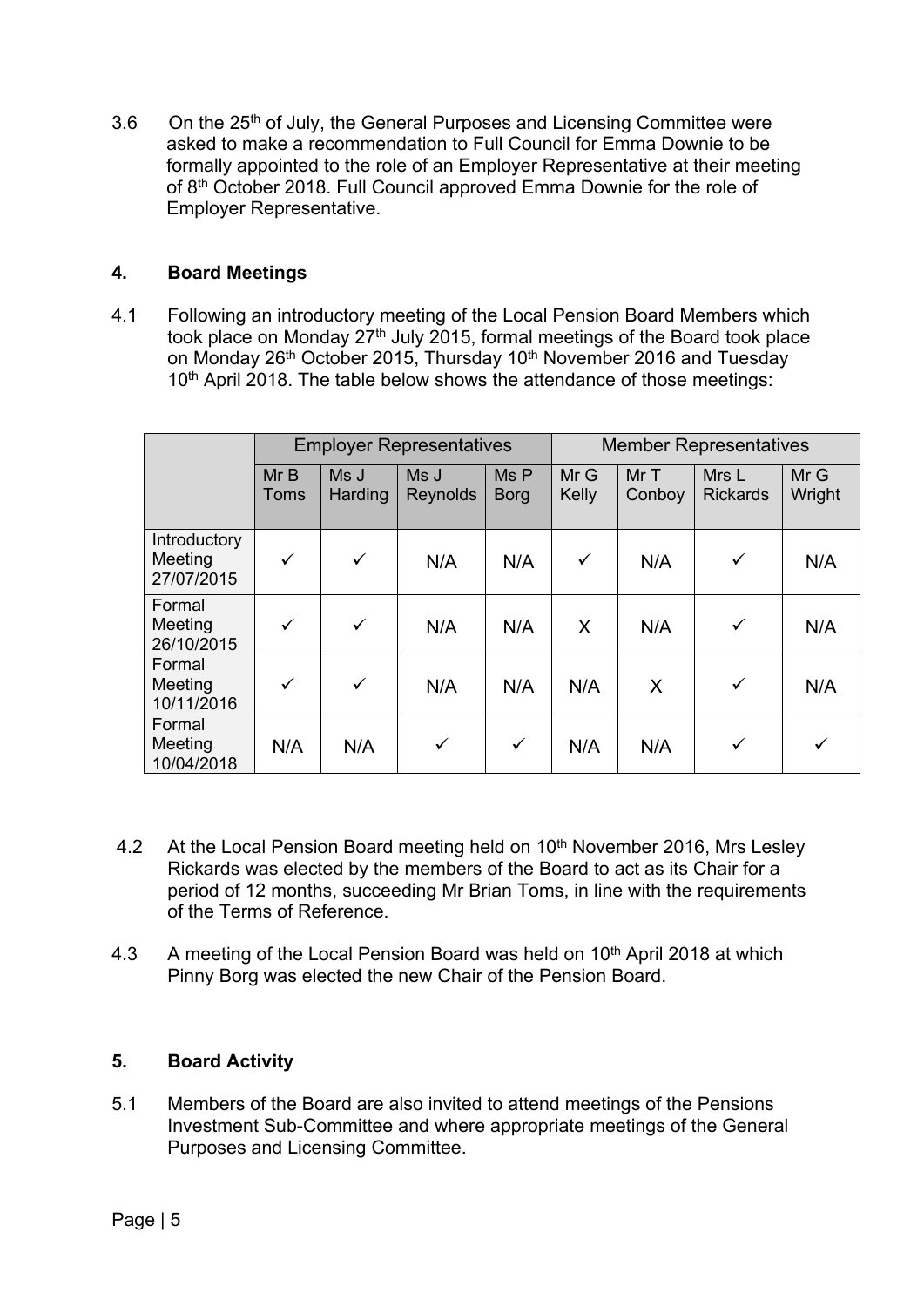- 5.2 In accordance with the work plan agreed by the Local Pension Board members, members have been provided throughout the year with monthly Pensions Administration Reports for review. These reports are produced by Liberata UK Ltd, and include a monthly summary of activity, and details of key Performance Indicators (KPI's). To date no issues have been raised by Board members in connection with such reports.
- 5.3 The Pension Act 2004 and the Public Service Pensions (Record Keeping and Miscellaneous Amendments) Regulations 2014 require the Administering Authority to hold accurate data on scheme members. It is also essential to hold accurate data for efficient administration.
- 5.4 The Pensions Regulator is due to carry out Data Quality checks as part of the Annual Scheme Return. For the 2017/18 Scheme Return, we are asked to provide the completeness of Common Data (i.e. member name, member dob, member address) and the completeness of Scheme Conditional Data (i.e. Contributions, Employer, Job title).
- 5.5 The Local Pension Board will be asked to assist in reviewing the quality of data report to ensure compliance.

# **6. Training**

- 6.1 It is a requirement of the Public Service Pensions Act that Board members have the capacity to become conversant with the rules governing the Local Government Pension Scheme and the policy documents of the Administering Authority.
- 6.2 The following training has been made available to the Local Pension Board members:
	- The Pensions Regulator e-learning package, covering Conflicts of Interest, Managing risk and internal controls, maintaining accurate member data, Maintaining member contributions, Providing Information to members and others, Resolving internal disputes and Reporting breaches of the law.
	- A presentation on the Introduction to the LGPS will be carried out at the next Local Pension Board Meeting on Tuesday 6<sup>th</sup> November 2018 by the Pensions Manager.
	- The Board are invited to a members pension seminar on the  $5<sup>th</sup>$  of November led by the Director of Finance.
- 6.3 Members have also been provided with the following documentation;
	- The Local Government Pension Scheme Regulations
	- Administration, HR, Payroll and Member Guides to the Local Government Pension Scheme
	- Guidance on the creation and operation of Local Pension Boards
	- Mercer Newsletters 'Local Government Pension Scheme Current Issues'